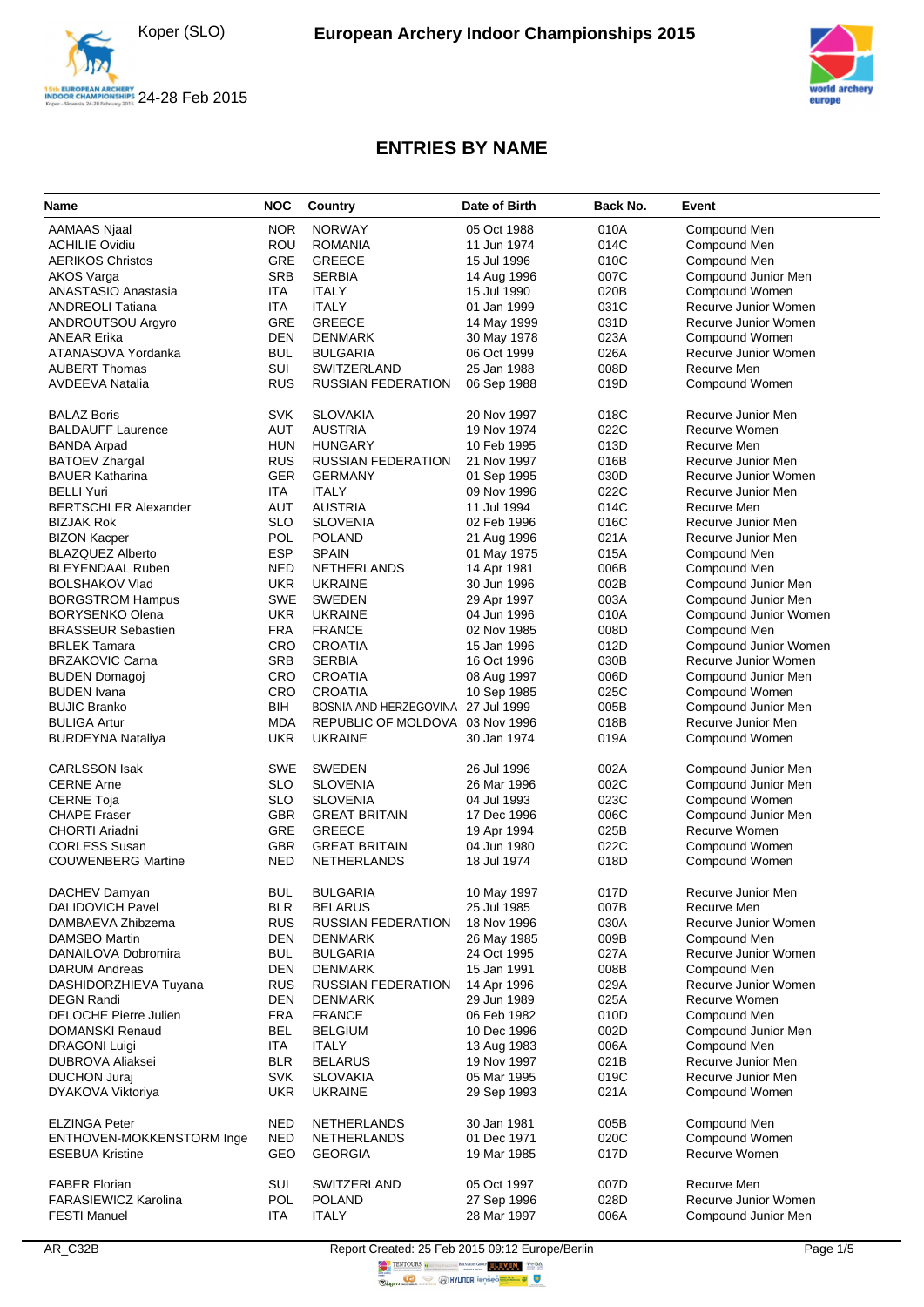





| <b>Name</b>                   | <b>NOC</b> | Country                   | Date of Birth              | Back No. | Event                              |
|-------------------------------|------------|---------------------------|----------------------------|----------|------------------------------------|
| <b>FIRSAU Kiryl</b>           | <b>BLR</b> | <b>BELARUS</b>            | 10 Feb 1997                | 023B     | Recurve Junior Men                 |
| <b>FISSORE Matteo</b>         | <b>ITA</b> | <b>ITALY</b>              |                            | 012A     | Recurve Men                        |
| <b>FORSBERG Helen</b>         | <b>SWE</b> | <b>SWEDEN</b>             | 03 Jul 1997                | 013C     | Compound Junior Women              |
| GIACCHERI Tanya               | <b>ITA</b> | <b>ITALY</b>              | 19 Jan 1998                | 029C     | Recurve Junior Women               |
| <b>GIROUILLE Romain</b>       | <b>FRA</b> | <b>FRANCE</b>             | 26 Apr 1988                | 011D     | Recurve Men                        |
| <b>GONCHAROV Anton</b>        | <b>UKR</b> | <b>UKRAINE</b>            | 21 Sep 1999                | 003B     | Compound Junior Men                |
| <b>GONCHAROVA Valeria</b>     | <b>UKR</b> | <b>UKRAINE</b>            | 21 Sep 1999                | 012A     | Compound Junior Women              |
| <b>GOOSSENS Chris</b>         | <b>BEL</b> | <b>BELGIUM</b>            | 21 Oct 1971                | 013C     | Compound Men                       |
| <b>GREENWOOD Hope Lauren</b>  | <b>GBR</b> | <b>GREAT BRITAIN</b>      |                            | 021C     | Compound Women                     |
| <b>GRGIC Nebojsa</b>          | <b>BIH</b> | BOSNIA AND HERZEGOVINA    | 16 Dec 1997                | 006B     | Compound Junior Men                |
| <b>GRYDELAND Runa</b>         | <b>NOR</b> | <b>NORWAY</b>             | 06 May 1994                | 023B     | Compound Women                     |
| <b>GSTOETTNER Andreas</b>     | AUT        | <b>AUSTRIA</b>            | 31 Jul 1996                | 019D     | Recurve Junior Men                 |
| HABJAN MALAVASIC Den          | <b>SLO</b> | <b>SLOVENIA</b>           | 15 Jul 1992                | 010A     | Recurve Men                        |
| <b>HAEFELFINGER Roman</b>     | SUI        | SWITZERLAND               | 03 Nov 1985                | 011A     | Compound Men                       |
| HAIDN TSCHALOVA Veronika      | <b>GER</b> | <b>GERMANY</b>            | 05 Jun 1976                | 017A     | Recurve Women                      |
| <b>HANSEN Stephan</b>         | <b>DEN</b> | <b>DENMARK</b>            | 19 Jun 1995                | 010B     | Compound Men                       |
| <b>HAUGSETH Mads</b>          | <b>NOR</b> | <b>NORWAY</b>             | 02 Mar 1995                | 008C     | Compound Junior Men                |
| <b>HAZARUMYAN Gevorg</b>      | <b>ARM</b> | <b>ARMENIA</b>            | 14 Mar 1993                | 007C     | Recurve Men                        |
| <b>HEINRICH Petr</b>          | CZE        | <b>CZECH REPUBLIC</b>     | 03 Oct 1978                | 012B     | Recurve Men                        |
| <b>HNYP Solomiya</b>          | <b>UKR</b> | <b>UKRAINE</b>            | 09 Oct 1997                | 026C     | Recurve Junior Women               |
| <b>HOVIADOVSKYI Roman</b>     | <b>UKR</b> | <b>UKRAINE</b>            |                            | 004B     | Compound Junior Men                |
|                               | <b>BUL</b> |                           | 05 Sep 1996<br>15 Dec 1980 |          | Recurve Men                        |
| <b>HRISTOV Hristo</b>         | <b>BUL</b> | <b>BULGARIA</b>           |                            | 011C     |                                    |
| <b>HRISTOV Yavor Vasilev</b>  | <b>UKR</b> | <b>BULGARIA</b>           | 25 Mar 1976                | 010C     | Recurve Men<br>Recurve Men         |
| <b>HUNBIN Oleksii</b>         |            | <b>UKRAINE</b>            | 08 Nov 1992<br>14 Mar 1996 | 011B     | Recurve Junior Men                 |
| HURBAN JR. Vladimir           | <b>SVK</b> | <b>SLOVAKIA</b>           |                            | 020C     |                                    |
| <b>HUSTON Patrick</b>         | <b>GBR</b> | <b>GREAT BRITAIN</b>      | 05 Jan 1996                | 023D     | Recurve Junior Men                 |
| IRRASCH Dominik               | AUT        | <b>AUSTRIA</b>            | 12 Apr 1996                | 018D     | Recurve Junior Men                 |
| <b>IVANYTSKYY Heorhiy</b>     | <b>UKR</b> | <b>UKRAINE</b>            | 06 May 1992                | 009B     | Recurve Men                        |
| JAATMA Lisell                 | <b>EST</b> | <b>ESTONIA</b>            | 19 Jul 1999                | 013B     | Compound Junior Women              |
| <b>JENSEN Tanja</b>           | <b>DEN</b> | <b>DENMARK</b>            | 21 Jul 1995                | 010D     | Compound Junior Women              |
| JUUTILAINEN Mikko             | <b>FIN</b> | <b>FINLAND</b>            | 27 Dec 1989                | 015B     | Compound Men                       |
| <b>KAHLLUND Florian</b>       | <b>GER</b> | <b>GERMANY</b>            | 07 Jun 1993                | 003B     | Recurve Men                        |
| KHACHATRYAN David             | ARM        | <b>ARMENIA</b>            | 14 Mar 1994                | 006C     | Recurve Men                        |
| <b>KHARKOV Andrey</b>         | <b>RUS</b> | RUSSIAN FEDERATION        | 29 May 1998                | 008B     | Compound Junior Men                |
| <b>KHUDA Anton</b>            | <b>UKR</b> | <b>UKRAINE</b>            | 27 Apr 1999                | 015A     | Recurve Junior Men                 |
| KIZELIAUSKAITE Inga           | LTU        | LITHUANIA                 | 29 Oct 1988                | 024C     | Compound Women                     |
| KOMOCAR Jaka                  | <b>SLO</b> | <b>SLOVENIA</b>           | 26 Mar 1992                | 011A     | Recurve Men                        |
| <b>KOSTOPOULOS Athanasios</b> | GRE        | <b>GREECE</b>             | 11 Sep 1970                | 009C     | Compound Men                       |
| KOUMERTAS Stavros             | GRE        | <b>GREECE</b>             |                            | 011C     |                                    |
| KOVALEVSKIJ Adam              | LTU        | LITHUANIA                 | 05 Sep 1977<br>20 Dec 1995 | 024C     | Compound Men<br>Recurve Junior Men |
| <b>KOZHIN Alexander</b>       | <b>RUS</b> | <b>RUSSIAN FEDERATION</b> | 10 Apr 1990                | 003A     | Recurve Men                        |
| <b>KRUPKO Darya</b>           | <b>BLR</b> | <b>BELARUS</b>            | 31 Jul 1995                | 026B     | Recurve Junior Women               |
| <b>KURATNIK Aliaksandra</b>   | <b>BLR</b> | <b>BELARUS</b>            | 23 Nov 1999                | 027B     | Recurve Junior Women               |
|                               |            |                           |                            |          |                                    |
| <b>LAAN Sarina</b>            | <b>NED</b> | NETHERLANDS               | 13 Mar 1994                | 024D     | Recurve Women                      |
| LADIKOV Anton                 | <b>UKR</b> | <b>UKRAINE</b>            | 18 Aug 1991                | 010B     | Recurve Men                        |
| LAHARNAR Ivana                | <b>SLO</b> | <b>SLOVENIA</b>           | 10 Aug 1998                | 029D     | Recurve Junior Women               |
| <b>LANG Max</b>               | AUT        | <b>AUSTRIA</b>            | 30 May 1999                | 020D     | Recurve Junior Men                 |
| <b>LAVRENTIEV Oleg</b>        | <b>BLR</b> | <b>BELARUS</b>            | 21 Sep 1981                | 012C     | Compound Men                       |
| LIAHUSHEV Alexander           | <b>BLR</b> | <b>BELARUS</b>            | 15 Jun 1984                | 006B     | Recurve Men                        |
| LIE Eivind                    | <b>NOR</b> | <b>NORWAY</b>             | 07 Jul 1992                | 009A     | Compound Men                       |
| <b>LINDBERG Marcus</b>        | <b>SWE</b> | <b>SWEDEN</b>             | 20 Feb 1997                | 022D     | Recurve Junior Men                 |
| LJUBINKOVIC Marija            | <b>SRB</b> | <b>SERBIA</b>             | 17 Apr 1994                | 024B     | Compound Women                     |
| LOBZHENIDZE Yulia             | <b>GEO</b> | <b>GEORGIA</b>            | 23 Aug 1977                | 018D     | Recurve Women                      |
| LOGINOVA Albina               | <b>RUS</b> | <b>RUSSIAN FEDERATION</b> | 07 Aug 1983                | 021D     | Compound Women                     |
| LONGOVA Alexandra             | <b>SVK</b> | <b>SLOVAKIA</b>           | 07 Feb 1994                | 023C     | Recurve Women                      |
| LUCANICOVA Zuzana             | <b>SVK</b> | <b>SLOVAKIA</b>           | 20 Jan 1993                | 024C     | Recurve Women                      |
| LVOVSKYY Dmytro               | <b>UKR</b> | <b>UKRAINE</b>            | 27 Apr 1972                | 007D     | Compound Men                       |
| <b>MAJER Damjan</b>           | <b>SLO</b> | <b>SLOVENIA</b>           | 30 Jan 1969                | 006C     | Compound Men                       |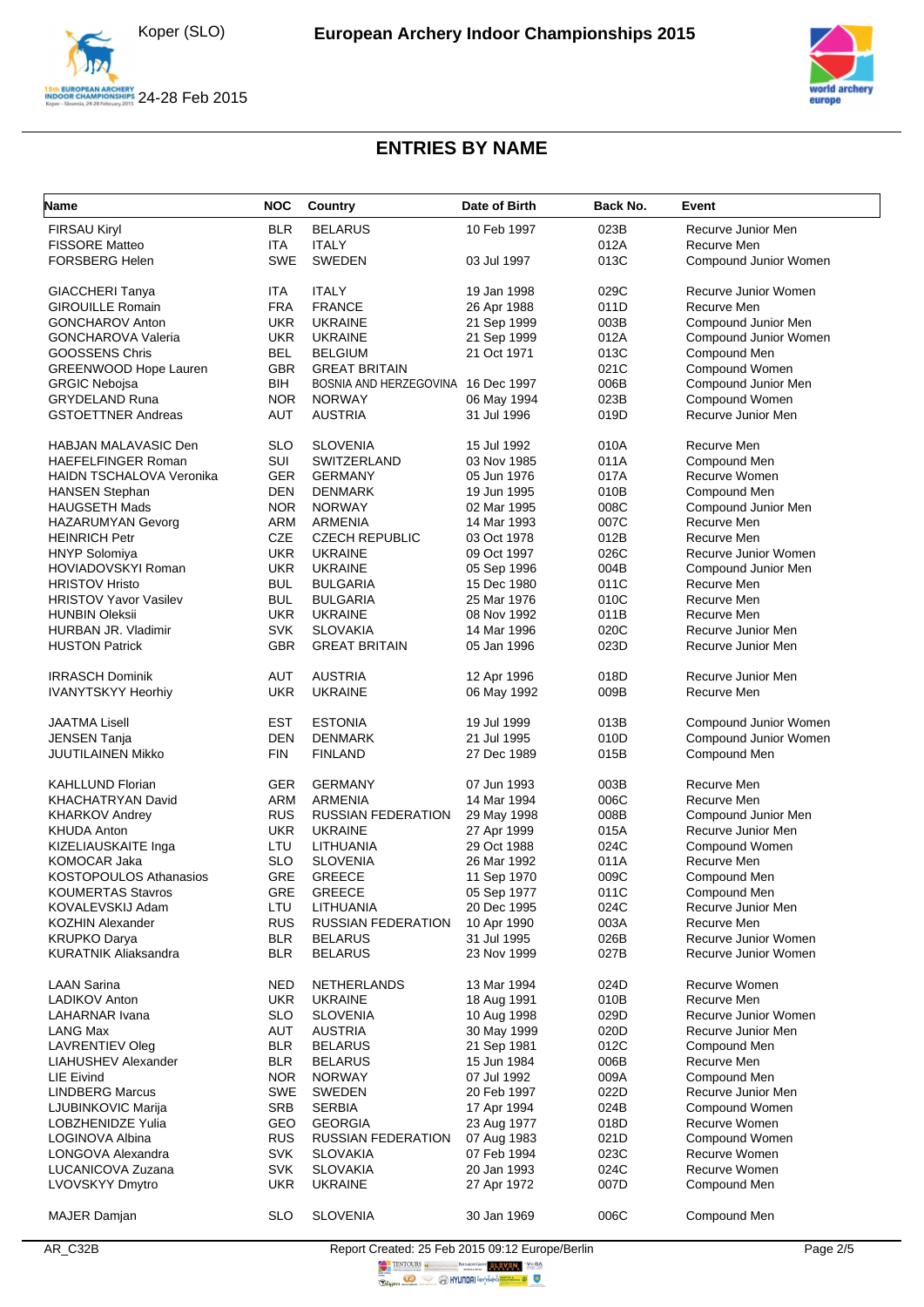





| Name                            | <b>NOC</b>               | <b>Country</b>                  | Date of Birth              | Back No. | Event                 |
|---------------------------------|--------------------------|---------------------------------|----------------------------|----------|-----------------------|
| MAKEEVA Ekaterina               | <b>RUS</b>               | <b>RUSSIAN FEDERATION</b>       | 09 Jan 1997                | 012C     | Compound Junior Women |
| <b>MAKHNENKO Artem</b>          | <b>RUS</b>               | <b>RUSSIAN FEDERATION</b>       | 02 Nov 1995                | 015B     | Recurve Junior Men    |
| <b>MAMMI</b> Giulia             | ITA                      | <b>ITALY</b>                    | 28 Mar 1997                | 019B     | Recurve Women         |
| MANDIA Massimiliano             | <b>ITA</b>               | <b>ITALY</b>                    | 24 Jan 1990                | 013A     | Recurve Men           |
| <b>MARCHENKO Veronika</b>       | <b>UKR</b>               | <b>UKRAINE</b>                  | 03 Apr 1993                | 017C     | Recurve Women         |
| <b>MARKES</b> Ivan              | CRO                      | <b>CROATIA</b>                  | 25 Feb 1980                | 012B     | Compound Men          |
| MARUSAVA Hanna                  | <b>BLR</b>               | <b>BELARUS</b>                  | 08 Jan 1978                | 021A     | Recurve Women         |
| <b>MARZEC Pawel</b>             | POL                      | <b>POLAND</b>                   | 18 Jan 1994                | 008A     | Recurve Men           |
| <b>MAYRHOFER GRITSCH Sabine</b> | <b>AUT</b>               | <b>AUSTRIA</b>                  |                            | 020C     | Recurve Women         |
|                                 |                          |                                 | 06 Nov 1973<br>25 Mar 1996 |          | Recurve Women         |
| <b>MERCURI Manuela</b>          | <b>ITA</b><br><b>BEL</b> | <b>ITALY</b>                    |                            | 017B     |                       |
| <b>MEYNEN DEGRYSE Lena</b>      |                          | <b>BELGIUM</b>                  | 22 Mar 1997                | 011B     | Compound Junior Women |
| <b>MEYNEN DEGRYSE Saskia</b>    | <b>BEL</b>               | <b>BELGIUM</b>                  | 09 Aug 1995                | 012B     | Compound Junior Women |
| <b>MIHALIC Matija</b>           | CRO                      | <b>CROATIA</b>                  | 23 Jul 1995                | 021D     | Recurve Junior Men    |
| <b>MIOR Viviano</b>             | ITA                      | <b>ITALY</b>                    | 03 Apr 1997                | 005A     | Compound Junior Men   |
| <b>MIRCA Alexandra</b>          | <b>MDA</b>               | REPUBLIC OF MOLDOVA 11 Oct 1993 |                            | 023B     | Recurve Women         |
| <b>MODIC Stas</b>               | <b>SLO</b>               | <b>SLOVENIA</b>                 | 11 Oct 1998                | 003C     | Compound Junior Men   |
| <b>MONEGO Andrea</b>            | <b>ITA</b>               | <b>ITALY</b>                    | 08 Feb 1997                | 023C     | Recurve Junior Men    |
| <b>MORELLO Marco</b>            | ITA                      | <b>ITALY</b>                    | 30 Dec 1992                | 014A     | Recurve Men           |
| <b>MORKELIUNAS Ignas</b>        | LTU                      | LITHUANIA                       | 09 Jul 1991                | 005D     | Recurve Men           |
| <b>MYKHALCHUK Denys</b>         | <b>UKR</b>               | <b>UKRAINE</b>                  | 19 Oct 1994                | 006D     | Compound Men          |
| <b>MYLNIKOVA Valeria</b>        | <b>RUS</b>               | <b>RUSSIAN FEDERATION</b>       | 01 Sep 1997                | 031A     | Recurve Junior Women  |
| <b>MYSZOR Wioleta</b>           | <b>POL</b>               | <b>POLAND</b>                   | 19 Jan 1983                | 020B     | Recurve Women         |
| <b>NAPREENKA Stanislau</b>      | <b>BLR</b>               | <b>BELARUS</b>                  | 28 Jul 1997                | 022B     | Recurve Junior Men    |
| <b>NARIMANIDZE Khatuna</b>      | GEO                      | <b>GEORGIA</b>                  | 02 Feb 1974                | 019D     | Recurve Women         |
| <b>NASH Tim</b>                 | <b>GBR</b>               | <b>GREAT BRITAIN</b>            |                            | 014A     | Compound Men          |
| NEDYALKOVA Nikol                | <b>BUL</b>               | <b>BULGARIA</b>                 | 26 Feb 1999                | 028A     | Recurve Junior Women  |
| <b>NIKKANEN Markus</b>          | <b>FIN</b>               | <b>FINLAND</b>                  | 28 Jan 1996                | 024A     | Recurve Junior Men    |
| NIKOLAEV Alexey                 | <b>RUS</b>               | <b>RUSSIAN FEDERATION</b>       | 24 Apr 1987                | 004A     | Recurve Men           |
| NOVITSKA Sofiia                 | <b>UKR</b>               | <b>UKRAINE</b>                  | 07 Dec 1996                | 028C     | Recurve Junior Women  |
| <b>NOWAK Piotr</b>              | <b>POL</b>               | <b>POLAND</b>                   | 20 Mar 1991                | 006A     | Recurve Men           |
| <b>NURMSALU Laura</b>           | <b>EST</b>               | <b>ESTONIA</b>                  | 01 Jun 1994                | 025C     | Recurve Women         |
| OLARU Dan                       | MDA                      | REPUBLIC OF MOLDOVA 11 Nov 1996 |                            | 019B     | Recurve Junior Men    |
| OLEKSEJENKO Julia               | LAT                      | LATVIA                          | 08 May 1965                | 022D     | Compound Women        |
| <b>OLESEN Maria</b>             | <b>DEN</b>               | <b>DENMARK</b>                  | 24 Aug 1982                | 022A     | Compound Women        |
| ORLIC Maja                      | CRO                      | <b>CROATIA</b>                  | 09 May 1997                | 013A     | Compound Junior Women |
| <b>OROSZ Viktor</b>             | HUN                      | <b>HUNGARY</b>                  | 23 Aug 1998                | 008A     | Compound Junior Men   |
| <b>PAGNI Sergio</b>             | ITA.                     | <b>ITALY</b>                    | 26 Mar 1979                | 007A     | Compound Men          |
| PALEKHA Kateryna                | <b>UKR</b>               | <b>UKRAINE</b>                  | 20 Sep 1980                | 019C     | Recurve Women         |
| PASQUALUCCI David               | ITA                      | <b>ITALY</b>                    | 27 Jun 1996                | 021C     | Recurve Junior Men    |
| PAVLOVA Anastasia               | <b>UKR</b>               | <b>UKRAINE</b>                  | 09 Feb 1995                | 018C     | Recurve Women         |
| PEINEAU Sebastien               | <b>FRA</b>               | <b>FRANCE</b>                   | 24 May 1987                | 009D     | Compound Men          |
| PENDOV Todor                    | <b>BUL</b>               | <b>BULGARIA</b>                 | 15 Aug 2000                | 015D     | Recurve Junior Men    |
| PETRAGLIO Marco                 | <b>SUI</b>               | SWITZERLAND                     | 28 Oct 1962                | 012A     | Compound Men          |
| <b>PETROV Viktor</b>            | <b>BUL</b>               | <b>BULGARIA</b>                 |                            | 012D     | Compound Men          |
| PHUTKARADZE Tsiko               | GEO                      | <b>GEORGIA</b>                  | 01 Jun 1996                | 031B     | Recurve Junior Women  |
| PKHAKADZE Lasha                 | GEO                      | <b>GEORGIA</b>                  |                            | 012C     | Recurve Men           |
|                                 |                          |                                 | 24 May 1994                |          |                       |
| <b>PLIHON Pierre</b>            | FRA                      | <b>FRANCE</b>                   | 29 Jun 1996                | 010D     | Recurve Men           |
| <b>POPOV Vitalii</b>            | <b>RUS</b>               | <b>RUSSIAN FEDERATION</b>       |                            | 017B     | Recurve Junior Men    |
| POPOVIC Luka                    | <b>SRB</b>               | <b>SERBIA</b>                   | 16 May 1992                | 014B     | Recurve Men           |
| POPOVYCH Maksym                 | UKR                      | <b>UKRAINE</b>                  | 19 Aug 1996                | 017A     | Recurve Junior Men    |
| PRIEELS Sarah                   | <b>BEL</b>               | <b>BELGIUM</b>                  | 27 Feb 1990                | 024A     | Compound Women        |
| PRILEPOV Anton                  | <b>BLR</b>               | <b>BELARUS</b>                  | 05 Feb 1984                | 008B     | Recurve Men           |
| RAVILOVA Diana                  | <b>RUS</b>               | <b>RUSSIAN FEDERATION</b>       | 22 Feb 1998                | 011C     | Compound Junior Women |
| RAVNIKAR Ziga                   | SLO.                     | <b>SLOVENIA</b>                 | 25 Dec 1999                | 017C     | Recurve Junior Men    |
| REBAGLIATI Chiara               | ITA                      | <b>ITALY</b>                    | 23 Jan 1997                | 018B     | Recurve Women         |
| REPPE Zandra                    | <b>SWE</b>               | <b>SWEDEN</b>                   | 23 Dec 1973                | 018A     | Compound Women        |
| <b>RESSAR Evert</b>             | <b>EST</b>               | <b>ESTONIA</b>                  | 17 Oct 1983                | 015C     | Compound Men          |
| <b>RIESS Nina</b>               | <b>AUT</b>               | <b>AUSTRIA</b>                  | 15 Feb 1971                | 021C     | Recurve Women         |
| ROZHKO Oleh                     | <b>UKR</b>               | <b>UKRAINE</b>                  | 01 Oct 1996                | 016A     | Recurve Junior Men    |
| <b>RUDOW Marc</b>               | GER                      | <b>GERMANY</b>                  | 27 Sep 1995                | 018A     | Recurve Junior Men    |
| <b>RUFER Thomas</b>             | SUI                      | SWITZERLAND                     | 01 Aug 1980                | 006D     | Recurve Men           |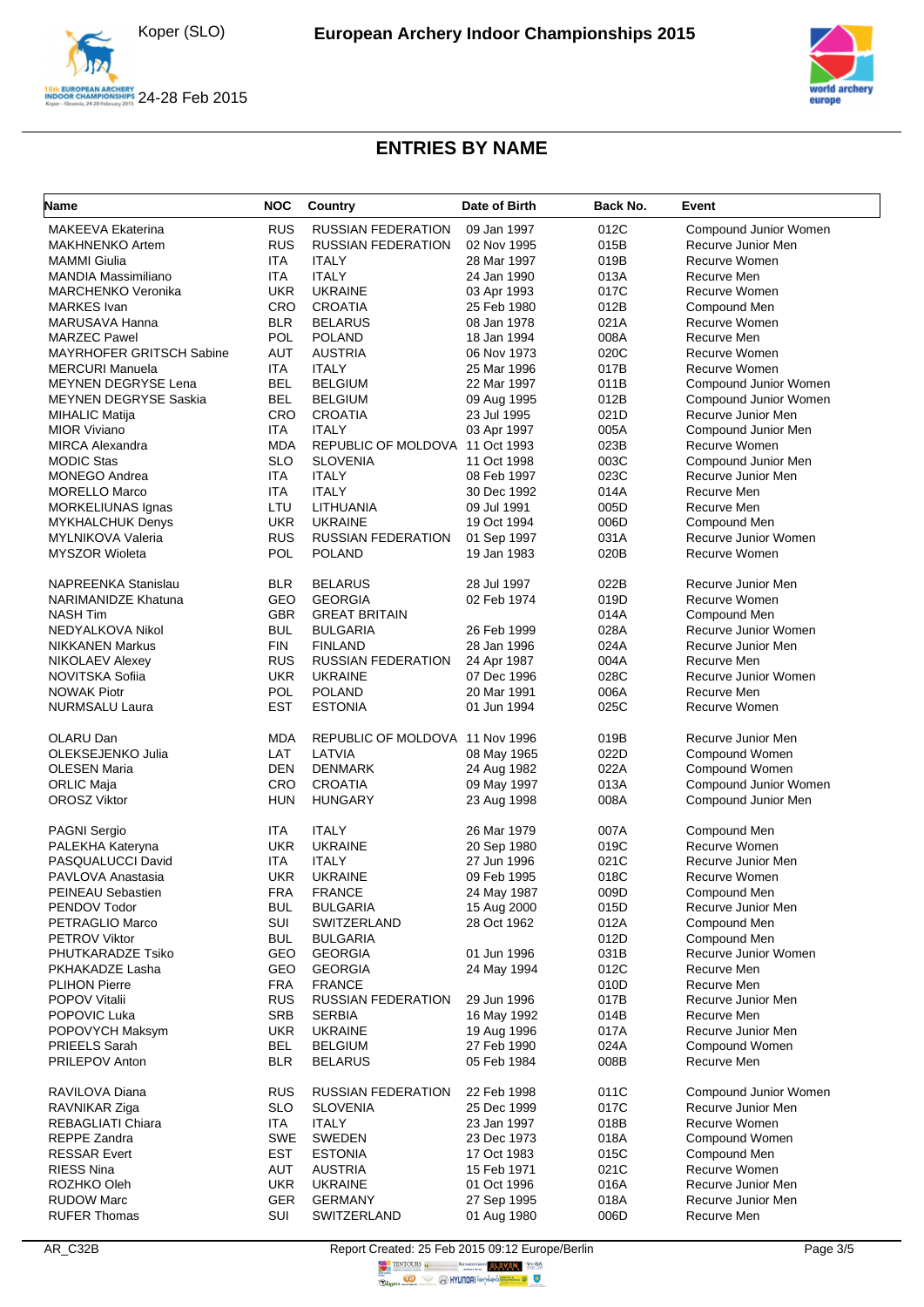



| <b>Name</b>                       | <b>NOC</b> | Country                   | Date of Birth | Back No. | Event                 |
|-----------------------------------|------------|---------------------------|---------------|----------|-----------------------|
| RZASA Joanna                      | <b>POL</b> | <b>POLAND</b>             | 10 Sep 1990   | 021B     | Recurve Women         |
| SAVENKOVA Alexandra               | RUS        | <b>RUSSIAN FEDERATION</b> | 11 Apr 1996   | 010C     | Compound Junior Women |
| <b>SCHEIDING Adrian</b>           | <b>GER</b> | <b>GERMANY</b>            | 04 Jan 1999   | 020A     | Recurve Junior Men    |
| <b>SCHLOESSER Mike</b>            | NED        | <b>NETHERLANDS</b>        | 15 Jan 1994   | 007B     | Compound Men          |
| <b>SCHUH Berengere</b>            | <b>FRA</b> | <b>FRANCE</b>             | 13 Jun 1984   | 023D     | Recurve Women         |
| <b>SEGINA Tatiana</b>             | <b>RUS</b> | <b>RUSSIAN FEDERATION</b> | 20 Jan 1992   | 020D     | Recurve Women         |
| <b>SENYUK Taras</b>               | <b>AZE</b> | AZERBAIJAN                | 09 Mar 1990   | 012D     | Recurve Men           |
| <b>SGAGGIARO Kyana</b>            | <b>BEL</b> | <b>BELGIUM</b>            | 26 Apr 1999   | 010B     | Compound Junior Women |
| SHAHNAZARYAN Vasil                | <b>ARM</b> | <b>ARMENIA</b>            | 15 Nov 1992   | 008C     | Recurve Men           |
| <b>SHKLIAR Kseniya</b>            | <b>UKR</b> | <b>UKRAINE</b>            | 28 Nov 1992   | 020A     | Compound Women        |
| SHKOLNA Mariya                    | <b>UKR</b> | <b>UKRAINE</b>            | 28 Oct 1997   | 011A     | Compound Junior Women |
| SHVETS Nadzeya                    | BLR        | <b>BELARUS</b>            | 04 Oct 1999   | 028B     | Recurve Junior Women  |
| <b>SIBALIC Mina</b>               | <b>SRB</b> | <b>SERBIA</b>             | 27 Aug 1997   | 029B     | Recurve Junior Women  |
| <b>SIGAUSKAS Vladas</b>           | LTU        | LITHUANIA                 | 07 Aug 1967   | 004D     | Recurve Men           |
| <b>SIMONELLI Alberto</b>          | <b>ITA</b> | <b>ITALY</b>              | 17 Jun 1967   | 005A     | Compound Men          |
| SITAR Dejan                       | <b>SLO</b> | <b>SLOVENIA</b>           | 09 Dec 1979   | 007C     | Compound Men          |
| <b>SKALBERG Andreas</b>           | <b>SWE</b> | <b>SWEDEN</b>             | 21 Sep 1980   | 013C     | Recurve Men           |
| <b>SKOERIES Eric</b>              | <b>GER</b> | <b>GERMANY</b>            | 18 May 1992   | 005B     | Recurve Men           |
| <b>SLIAUTERIS Modestas</b>        | LTU        | LITHUANIA                 | 01 Jan 1990   | 003D     | Recurve Men           |
| SMIALKOWSKA Magdalena             | POL        | <b>POLAND</b>             | 17 Dec 1997   | 027D     | Recurve Junior Women  |
| SOIZHINOV Zorigto                 | <b>RUS</b> | <b>RUSSIAN FEDERATION</b> | 11 Sep 1988   | 013B     | Compound Men          |
| <b>SONNICHSEN Sarah Holst</b>     | <b>DEN</b> | <b>DENMARK</b>            | 10 Feb 1995   | 011D     | Compound Junior Women |
| <b>SPANO Viviana</b>              | ITA        | <b>ITALY</b>              | 03 Jun 1992   | 021B     | Compound Women        |
| SPERA Loredana                    | ITA        | <b>ITALY</b>              | 01 Jan 1996   | 030C     | Recurve Junior Women  |
| <b>STAHLKRANTZ Sofie</b>          | <b>SWE</b> | <b>SWEDEN</b>             |               | 018B     | Compound Women        |
| STEPANOVA Inna                    | <b>RUS</b> | <b>RUSSIAN FEDERATION</b> | 17 Apr 1990   | 021D     | Recurve Women         |
| STOSEVSKI Luka                    | <b>SLO</b> | <b>SLOVENIA</b>           | 20 Nov 1995   | 004C     | Compound Junior Men   |
| STOYANOV Pavlin                   | <b>BUL</b> | <b>BULGARIA</b>           | 08 Aug 1970   | 009C     | Recurve Men           |
| <b>STRAJHAR Gasper</b>            | <b>SLO</b> | <b>SLOVENIA</b>           | 02 Nov 1997   | 015C     | Recurve Junior Men    |
| <b>STRAJHAR Klemen</b>            | <b>SLO</b> | <b>SLOVENIA</b>           | 20 Aug 1994   | 009A     | Recurve Men           |
| <b>STROMBERG Linus</b>            | <b>SWE</b> | SWEDEN                    | 30 Jul 1996   | 004A     | Compound Junior Men   |
| <b>SUT Jesse</b>                  | ITA        | <b>ITALY</b>              | 03 Feb 1998   | 007A     | Compound Junior Men   |
| <b>SVENSEN June</b>               | <b>NOR</b> | <b>NORWAY</b>             | 22 Jun 1954   | 022B     | Compound Women        |
| <b>SZAFRAN Marek</b>              | <b>POL</b> | <b>POLAND</b>             | 15 Mar 1997   | 023A     | Recurve Junior Men    |
| SZALANSKA Katarzyna               | POL        | <b>POLAND</b>             | 05 Dec 1992   | 025A     | Compound Women        |
| <b>TIMOFEEVA Kristina</b>         | RUS        | <b>RUSSIAN FEDERATION</b> | 28 Aug 1993   | 022D     | <b>Recurve Women</b>  |
| <b>TIMOFEYEVA Ekaterina</b>       | <b>BLR</b> | <b>BELARUS</b>            | 13 Nov 1976   | 020A     | Recurve Women         |
| <b>TJENTLAND Oddmund</b>          | <b>NOR</b> | <b>NORWAY</b>             | 11 Jan 1980   | 008A     | Compound Men          |
| <b>TOLKACH Alena</b>              | <b>BLR</b> | <b>BELARUS</b>            | 03 Feb 1989   | 022A     | Recurve Women         |
| <b>TOMAT Najka</b>                | <b>SLO</b> | <b>SLOVENIA</b>           | 29 Jan 1991   | 023A     | Recurve Women         |
| <b>TONIOLI Marcella</b>           | <b>ITA</b> | <b>ITALY</b>              | 31 May 1986   | 019B     | Compound Women        |
| TRAPEZNIKOVA Solomiya             | UKR        | <b>UKRAINE</b>            | 11 Nov 1997   | 027C     | Recurve Junior Women  |
| <b>TSYBEKDORZHIEV Bair</b>        | <b>RUS</b> | RUSSIAN FEDERATION        | 06 Oct 1992   | 005A     | Recurve Men           |
| <b>TUCKNOTT Phillip</b>           | <b>GBR</b> | <b>GREAT BRITAIN</b>      | 17 Apr 1995   | 005C     | Compound Junior Men   |
| <b>TURSIC Slavko</b>              | <b>SLO</b> | <b>SLOVENIA</b>           | 05 May 1973   | 008C     | Compound Men          |
| <b>UMER Ana</b>                   | SLO        | <b>SLOVENIA</b>           | 11 Dec 1990   | 024A     | Recurve Women         |
| <b>UNRUH Lisa</b>                 | <b>GER</b> | <b>GERMANY</b>            | 12 Apr 1988   | 018A     | Recurve Women         |
| <b>USCHOUNIG Daniel Sebastian</b> | AUT        | <b>AUSTRIA</b>            | 06 Aug 1994   | 013A     | Compound Men          |
| VALLADONT Jean-Charles            | <b>FRA</b> | <b>FRANCE</b>             | 20 Mar 1989   | 009D     | Recurve Men           |
| VAN CASPEL Inge                   | NED        | NETHERLANDS               | 14 Jul 1991   | 019C     | Compound Women        |
| VAN DEN BERG Sjef                 | NED        | <b>NETHERLANDS</b>        | 14 Apr 1995   | 004C     | Recurve Men           |
| VAN DER VEN Rick                  | NED        | <b>NETHERLANDS</b>        | 14 Apr 1991   | 005C     | Recurve Men           |
| VAN TONGEREN Jan                  | NED        | <b>NETHERLANDS</b>        | 01 Nov 1998   | 003C     | Recurve Men           |
| <b>VANDIONANT Sandrine</b>        | <b>FRA</b> | <b>FRANCE</b>             | 08 Sep 1980   | 025B     | Compound Women        |
| <b>VASILYAN Nune</b>              | <b>ARM</b> | ARMENIA                   | 16 Dec 1994   | 024B     | Recurve Women         |
| VAVRO Mario                       | CRO        | <b>CROATIA</b>            | 28 Nov 1997   | 005D     | Compound Junior Men   |
| <b>VERMEIREN Ambroos</b>          | BEL        | <b>BELGIUM</b>            | 04 Nov 1999   | 004D     | Compound Junior Men   |
| VINOGRADOV Roman                  | <b>UKR</b> | <b>UKRAINE</b>            | 16 Sep 1969   | 005D     | Compound Men          |
| VINOGRADOVA Mariia                | RUS        | <b>RUSSIAN FEDERATION</b> | 16 Mar 1994   | 020D     | Compound Women        |
| <b>VLADIMER Dolidze</b>           | GEO        | <b>GEORGIA</b>            | 14 Sep 1997   | 024B     | Recurve Junior Men    |
| <b>VONIC Zoran</b>                | <b>CRO</b> | CROATIA                   | 07 Oct 1976   | 011B     | Compound Men          |

AR\_C32B Report Created: 25 Feb 2015 09:12 Europe/Berlin Page 4/5<br>  $\frac{1}{2}$  ENTOURS CONSILIATED AND REPORT TO A PARTICIPATED ASSESSMENT CONSIDERED AT THE PAGE 4/5